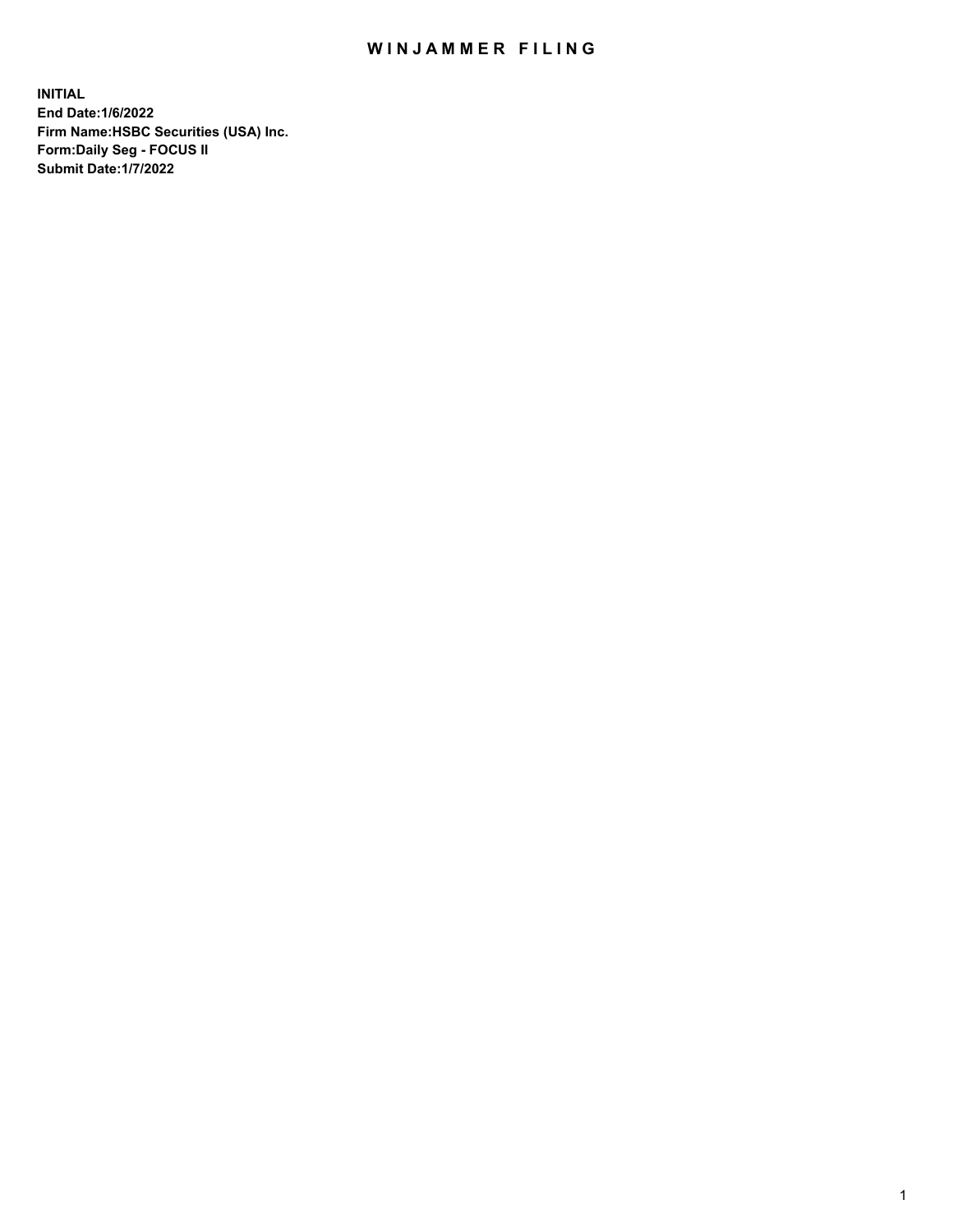**INITIAL End Date:1/6/2022 Firm Name:HSBC Securities (USA) Inc. Form:Daily Seg - FOCUS II Submit Date:1/7/2022 Daily Segregation - Cover Page**

| Name of Company                                                                                                                                                                                                                                                                                                                | <b>HSBC Securities (USA) Inc.</b>               |
|--------------------------------------------------------------------------------------------------------------------------------------------------------------------------------------------------------------------------------------------------------------------------------------------------------------------------------|-------------------------------------------------|
| <b>Contact Name</b>                                                                                                                                                                                                                                                                                                            | <b>Michael Vacca</b>                            |
| <b>Contact Phone Number</b>                                                                                                                                                                                                                                                                                                    | 212-525-7951                                    |
| <b>Contact Email Address</b>                                                                                                                                                                                                                                                                                                   | michael.vacca@us.hsbc.com                       |
| FCM's Customer Segregated Funds Residual Interest Target (choose one):<br>a. Minimum dollar amount: ; or<br>b. Minimum percentage of customer segregated funds required:%; or<br>c. Dollar amount range between: and; or<br>d. Percentage range of customer segregated funds required between:% and%.                          | 106,000,000<br><u>0</u><br>0 <sub>0</sub><br>00 |
| FCM's Customer Secured Amount Funds Residual Interest Target (choose one):<br>a. Minimum dollar amount: ; or<br>b. Minimum percentage of customer secured funds required:%; or<br>c. Dollar amount range between: and; or<br>d. Percentage range of customer secured funds required between:% and%.                            | 15,000,000<br><u>0</u><br>0 <sub>0</sub><br>00  |
| FCM's Cleared Swaps Customer Collateral Residual Interest Target (choose one):<br>a. Minimum dollar amount: ; or<br>b. Minimum percentage of cleared swaps customer collateral required:% ; or<br>c. Dollar amount range between: and; or<br>d. Percentage range of cleared swaps customer collateral required between:% and%. | 61,000,000<br><u>0</u><br><u>00</u><br>00       |

Attach supporting documents CH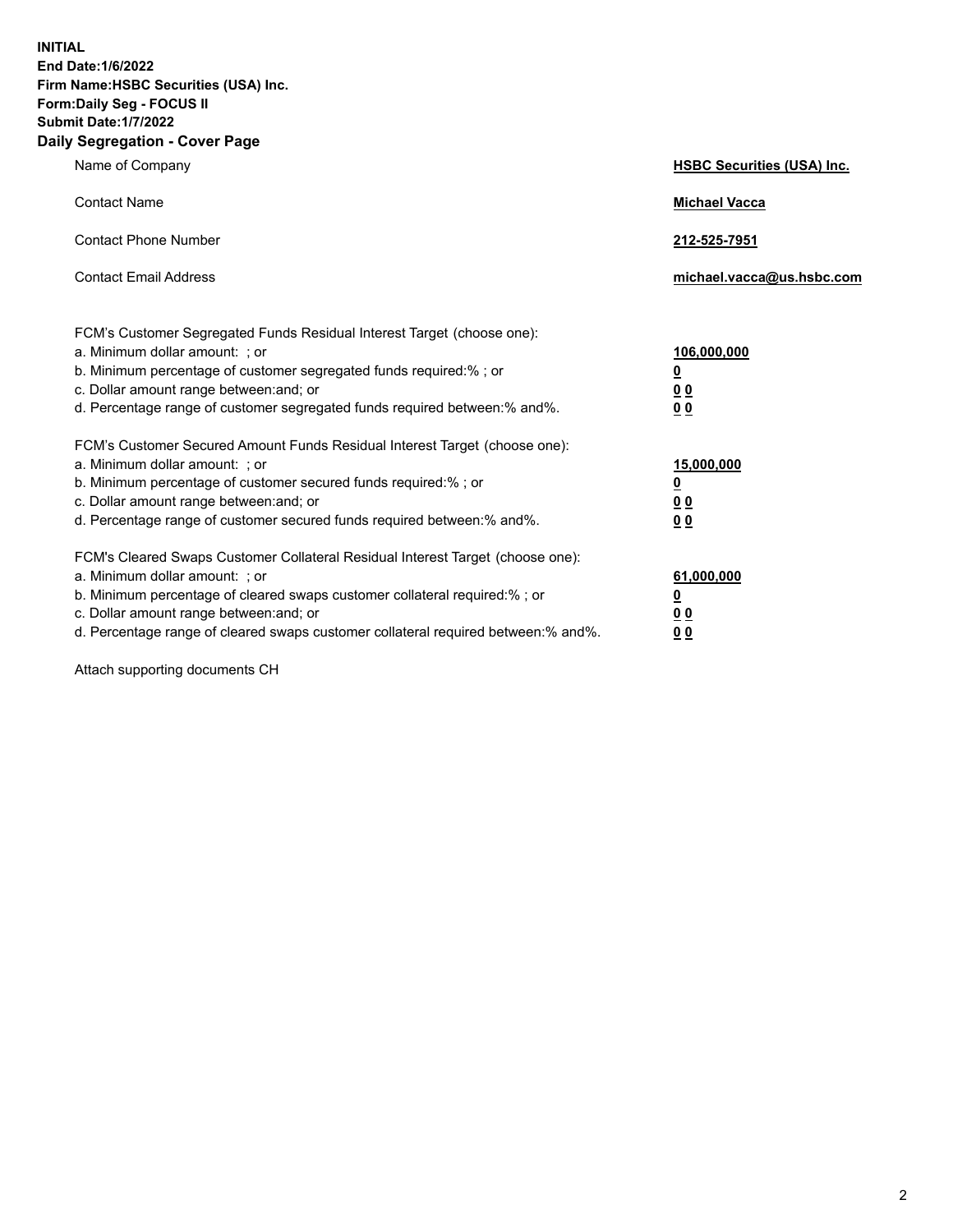**INITIAL End Date:1/6/2022 Firm Name:HSBC Securities (USA) Inc. Form:Daily Seg - FOCUS II Submit Date:1/7/2022 Daily Segregation - Secured Amounts** Foreign Futures and Foreign Options Secured Amounts Amount required to be set aside pursuant to law, rule or regulation of a foreign government or a rule of a self-regulatory organization authorized thereunder **0** [7305] 1. Net ledger balance - Foreign Futures and Foreign Option Trading - All Customers A. Cash **110,027,081** [7315] B. Securities (at market) **22,997,485** [7317] 2. Net unrealized profit (loss) in open futures contracts traded on a foreign board of trade **-367,113** [7325] 3. Exchange traded options a. Market value of open option contracts purchased on a foreign board of trade **0** [7335] b. Market value of open contracts granted (sold) on a foreign board of trade **0** [7337] 4. Net equity (deficit) (add lines 1. 2. and 3.) **132,657,453** [7345] 5. Account liquidating to a deficit and account with a debit balances - gross amount **105,471** [7351] Less: amount offset by customer owned securities **-105,298** [7352] **173** [7354] 6. Amount required to be set aside as the secured amount - Net Liquidating Equity Method (add lines 4 and 5) **132,657,626** [7355] 7. Greater of amount required to be set aside pursuant to foreign jurisdiction (above) or line 6. **132,657,626** [7360] FUNDS DEPOSITED IN SEPARATE REGULATION 30.7 ACCOUNTS 1. Cash in banks A. Banks located in the United States **12,686,263** [7500] B. Other banks qualified under Regulation 30.7 **0** [7520] **12,686,263** [7530] 2. Securities A. In safekeeping with banks located in the United States **22,997,485** [7540] B. In safekeeping with other banks qualified under Regulation 30.7 **0** [7560] **22,997,485** [7570] 3. Equities with registered futures commission merchants A. Cash **0** [7580] B. Securities **0** [7590] C. Unrealized gain (loss) on open futures contracts **0** [7600] D. Value of long option contracts **0** [7610] E. Value of short option contracts **0** [7615] **0** [7620] 4. Amounts held by clearing organizations of foreign boards of trade A. Cash **0** [7640] B. Securities **0** [7650] C. Amount due to (from) clearing organization - daily variation **0** [7660] D. Value of long option contracts **0** [7670] E. Value of short option contracts **0** [7675] **0** [7680] 5. Amounts held by members of foreign boards of trade A. Cash **123,960,757** [7700] B. Securities **0** [7710] C. Unrealized gain (loss) on open futures contracts **-367,113** [7720] D. Value of long option contracts **0** [7730] E. Value of short option contracts **0** [7735] **123,593,644** [7740] 6. Amounts with other depositories designated by a foreign board of trade **0** [7760] 7. Segregated funds on hand **0** [7765] 8. Total funds in separate section 30.7 accounts **159,277,392** [7770] 9. Excess (deficiency) Set Aside for Secured Amount (subtract line 7 Secured Statement Page 1 from Line 8) **26,619,766** [7380] 10. Management Target Amount for Excess funds in separate section 30.7 accounts **15,000,000** [7780] 11. Excess (deficiency) funds in separate 30.7 accounts over (under) Management Target **11,619,766** [7785]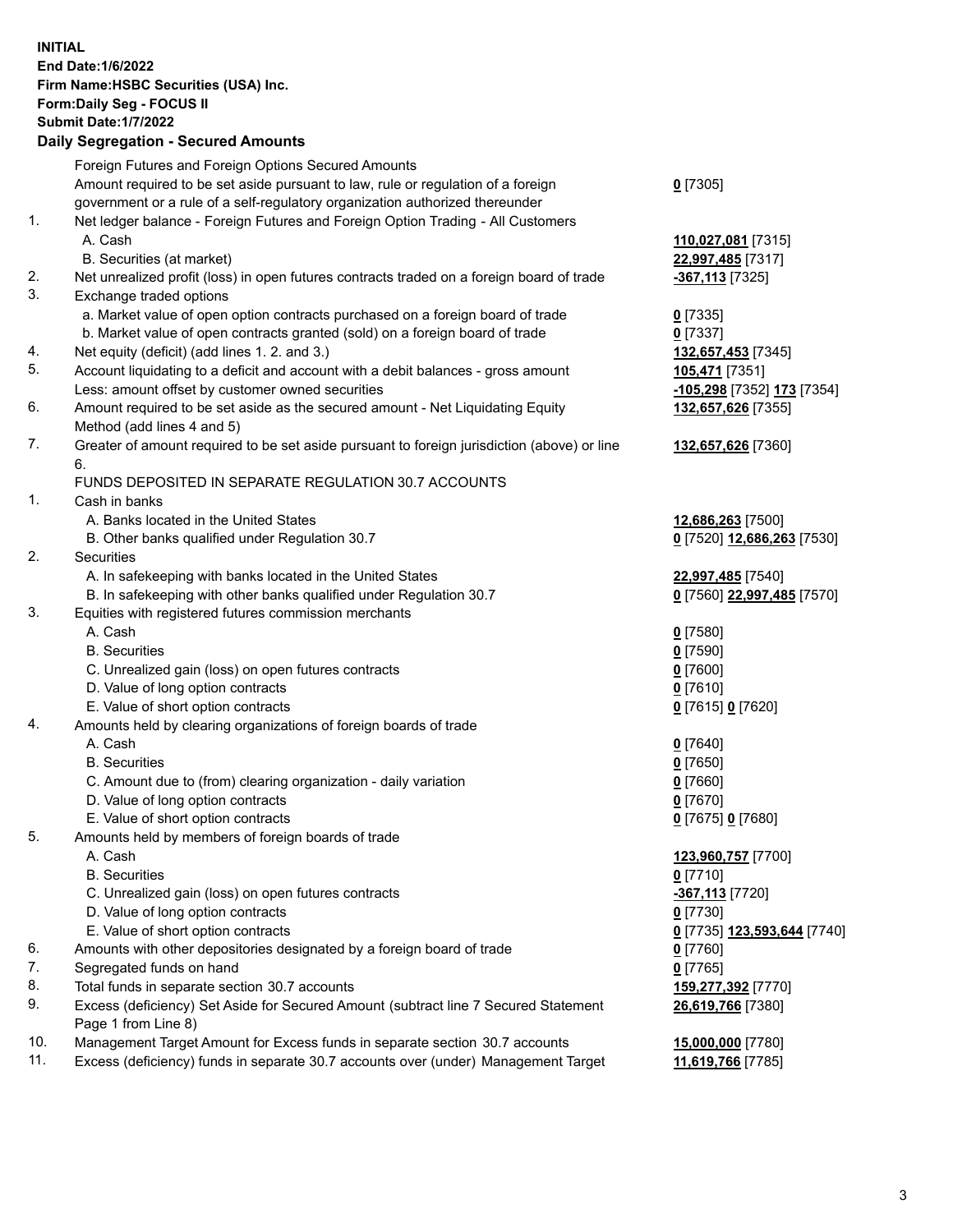|     | <b>INITIAL</b><br>End Date: 1/6/2022<br>Firm Name: HSBC Securities (USA) Inc.<br><b>Form:Daily Seg - FOCUS II</b><br><b>Submit Date: 1/7/2022</b><br>Daily Segregation - Segregation Statement |                             |
|-----|------------------------------------------------------------------------------------------------------------------------------------------------------------------------------------------------|-----------------------------|
|     | SEGREGATION REQUIREMENTS(Section 4d(2) of the CEAct)                                                                                                                                           |                             |
| 1.  | Net ledger balance                                                                                                                                                                             |                             |
|     | A. Cash                                                                                                                                                                                        | 1,984,810,645 [7010]        |
|     | B. Securities (at market)                                                                                                                                                                      | <u>1,138,235,601</u> [7020] |
| 2.  | Net unrealized profit (loss) in open futures contracts traded on a contract market                                                                                                             | 64,767,044 [7030]           |
| 3.  | Exchange traded options                                                                                                                                                                        |                             |
|     | A. Add market value of open option contracts purchased on a contract market                                                                                                                    | 732,352,564 [7032]          |
|     | B. Deduct market value of open option contracts granted (sold) on a contract market                                                                                                            | $-170,035,363$ [7033]       |
| 4.  | Net equity (deficit) (add lines 1, 2 and 3)                                                                                                                                                    | 3,620,596,403 [7040]        |
| 5.  | Accounts liquidating to a deficit and accounts with                                                                                                                                            |                             |
|     | debit balances - gross amount                                                                                                                                                                  | 6,384,682 [7045]            |
|     | Less: amount offset by customer securities                                                                                                                                                     | -6,384,682 [7047] 0 [7050]  |
| 6.  | Amount required to be segregated (add lines 4 and 5)                                                                                                                                           | 3,620,596,403 [7060]        |
|     | FUNDS IN SEGREGATED ACCOUNTS                                                                                                                                                                   |                             |
| 7.  | Deposited in segregated funds bank accounts                                                                                                                                                    |                             |
|     | A. Cash                                                                                                                                                                                        | 22,191,816 [7070]           |
|     | B. Securities representing investments of customers' funds (at market)                                                                                                                         | $0$ [7080]                  |
|     | C. Securities held for particular customers or option customers in lieu of cash (at<br>market)                                                                                                 | 59,634,918 [7090]           |
| 8.  | Margins on deposit with derivatives clearing organizations of contract markets                                                                                                                 |                             |
|     | A. Cash                                                                                                                                                                                        | 2,084,577,511 [7100]        |
|     | B. Securities representing investments of customers' funds (at market)                                                                                                                         | $0$ [7110]                  |
|     | C. Securities held for particular customers or option customers in lieu of cash (at<br>market)                                                                                                 | 1,053,170,021 [7120]        |
| 9.  | Net settlement from (to) derivatives clearing organizations of contract markets                                                                                                                | -68,303,354 [7130]          |
| 10. | Exchange traded options                                                                                                                                                                        |                             |
|     | A. Value of open long option contracts                                                                                                                                                         | <u>732,352,564</u> [7132]   |
|     | B. Value of open short option contracts                                                                                                                                                        | <u>-170,035,363</u> [7133]  |
| 11. | Net equities with other FCMs                                                                                                                                                                   |                             |
|     | A. Net liquidating equity                                                                                                                                                                      | <u>-816,684</u> [7140]      |
|     | B. Securities representing investments of customers' funds (at market)                                                                                                                         | $0$ [7160]                  |
|     | C. Securities held for particular customers or option customers in lieu of cash (at                                                                                                            | 23,720,703 [7170]           |
|     | market)                                                                                                                                                                                        |                             |
| 12. | Segregated funds on hand                                                                                                                                                                       | 1,709,959 [7150]            |
| 13. | Total amount in segregation (add lines 7 through 12)                                                                                                                                           | 3,738,202,091 [7180]        |
| 14. | Excess (deficiency) funds in segregation (subtract line 6 from line 13)                                                                                                                        | 117,605,688 [7190]          |
| 15. | Management Target Amount for Excess funds in segregation                                                                                                                                       | 106,000,000 [7194]          |

16. Excess (deficiency) funds in segregation over (under) Management Target Amount Excess

**11,605,688** [7198]